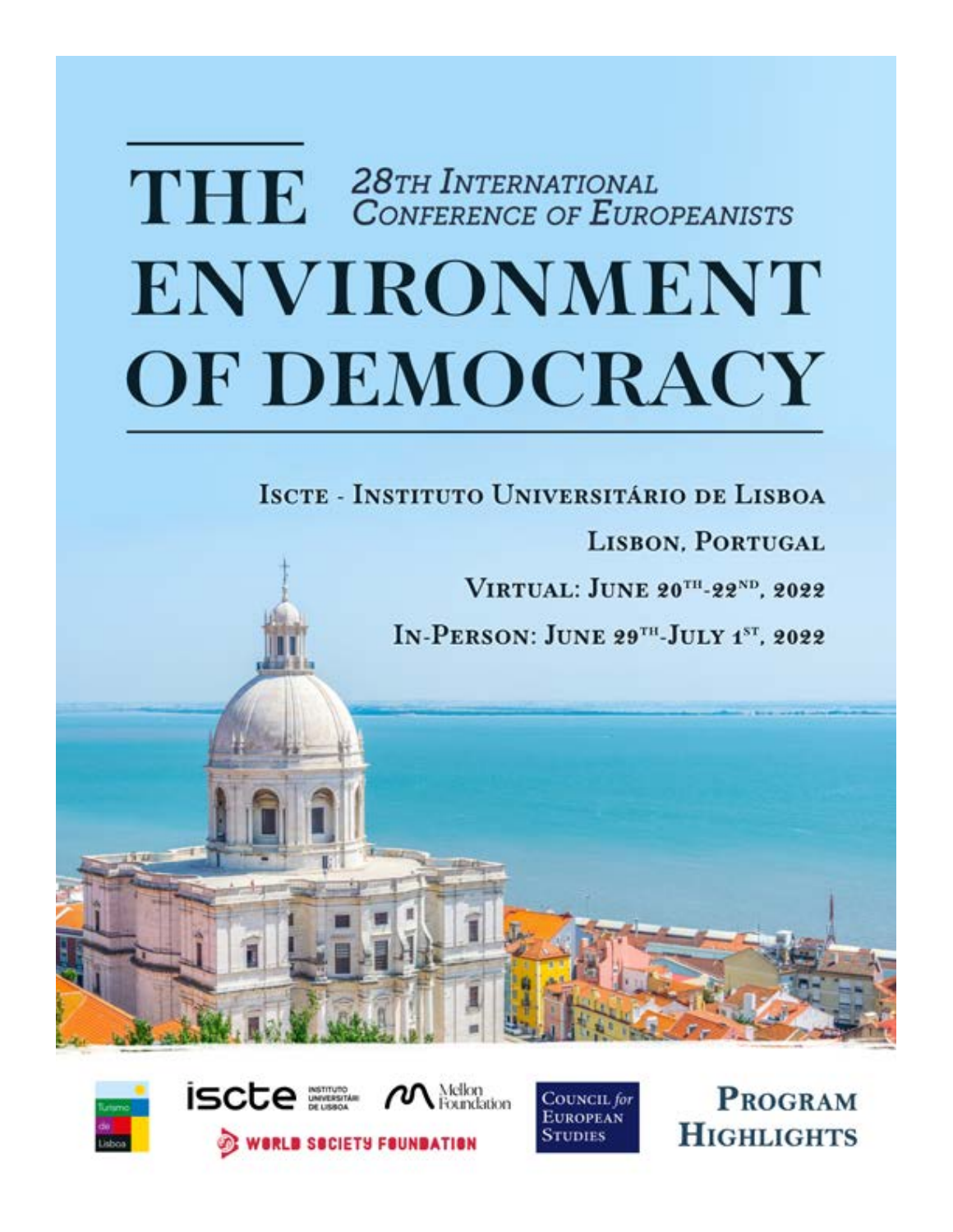## **JOIN OUR RESEARCH NETWORKS**

We connect you with impactful research networks, strengthening ties across disciplines, generations, and national borders.

LEARN MORE >



## **PRESIDENTIAL RECEPTION**

Wednesday, June 29 8:00 PM to 9:30 PM GMT+1

> 1st Floor, Iscte nstituto Universitário de Lisboa

Thursday, June 30

8:00 PM to 9:30 PM GMT+1

Instituto Universitário de Lisboa

**ALL REGISTERED ATTENDEES WELCOME** 

Generously sponsored by Turismo de Lisboa,<br>the Andrew W. Mellon Foundation,<br>and the World Society Foundation

**M** Mellon

WORLD SOCIETY FOUNDATION



151 Floor, Iscte

## **WINE AND HEESE** RECEPTI

**ALL REGISTERED ATTENDEES WELCOME** 

Generously sponsored by the World Society Foundation

WORLD SOCIETY FOUNDATION



**Karen Anderson, Chair**  University College Dublin

**Erik Bleich, Advisory Chair** Middlebury College

**Amel Ahmed** University of Massachusetts

**Jean Beaman** University of California, Santa Barbara

> **Saskia Bonjour** University of Amsterdam

**Eamonn Butler McIntosh** University of Glasgow

**Antonio Estella de Noriega** Universidad Carlos III de Madrid

> **Eileen Gillooly** Columbia University

**Anna Gryzmala-Busse** Stanford University

**Sung Ho Park** Yonsei University Mirae Campus

**Erik Jones** Johns Hopkins University

**Carl J. Strikwerda** Elizabethtown College

**Kate McNamara** Georgetown University

**Kimberly Morgan** George Washington University

> **Julia Moses** University of Sheffield

**Duncan Pickard, Treasurer** Associate, Debevoise & Plimpton LLP

> **Justin Powell** University of Luxembourg

**Katrin Sieg** Georgetown University

**Mark Vail** Wake Forest University

**Nicole Shea, Director** Council for European Studies

**Paula Castro (Co-Chair)** Instituto Universitário de Lisboa – Iscte

> **Alison Johnston (Co-Chair)** Oregon State University

> **Gökce Yurdakul (Co-Chair)** Humboldt University

**Guya Accornero (LOC Chair)** Centro de Investigação e Estudos de Sociologia CIES-Iscte

> **Hélène Ducros** Council for European Studies

**Kimberly Morgan (EC Liaison)** George Washington University

**Karen Anderson** University College Dublin

**Tiago Fernandes** Centro de Estudos Internacionais CEI-Iscte

> **Maria Fernandes-Jesus** York St John University

**Alma Jeftic** International Christian University

**Helge Jörgens** Instituto Universitário de Lisboa – Iscte

> **Stefania Milan** University of Amsterdam

**Muireann O'Dwyer** University of St. Andrews

**Filipa Raimundo** Centro de Estudos Internacionais CEI-Iscte

#### *CES Executive Committee Conference Program Committee*

#### *CES Administration*

**Nicole Shea, Director**

**Renée Douglas**

**Rusudan Zabakhidze**

**Katrine Øgaard Jensen**

**Kayla Maiuri**

**Hélène Ducros**

**Camilla Carlesi,** IMSISS Fellow

**Mara-Katharina Thurnhofer,** IMSISS Fellow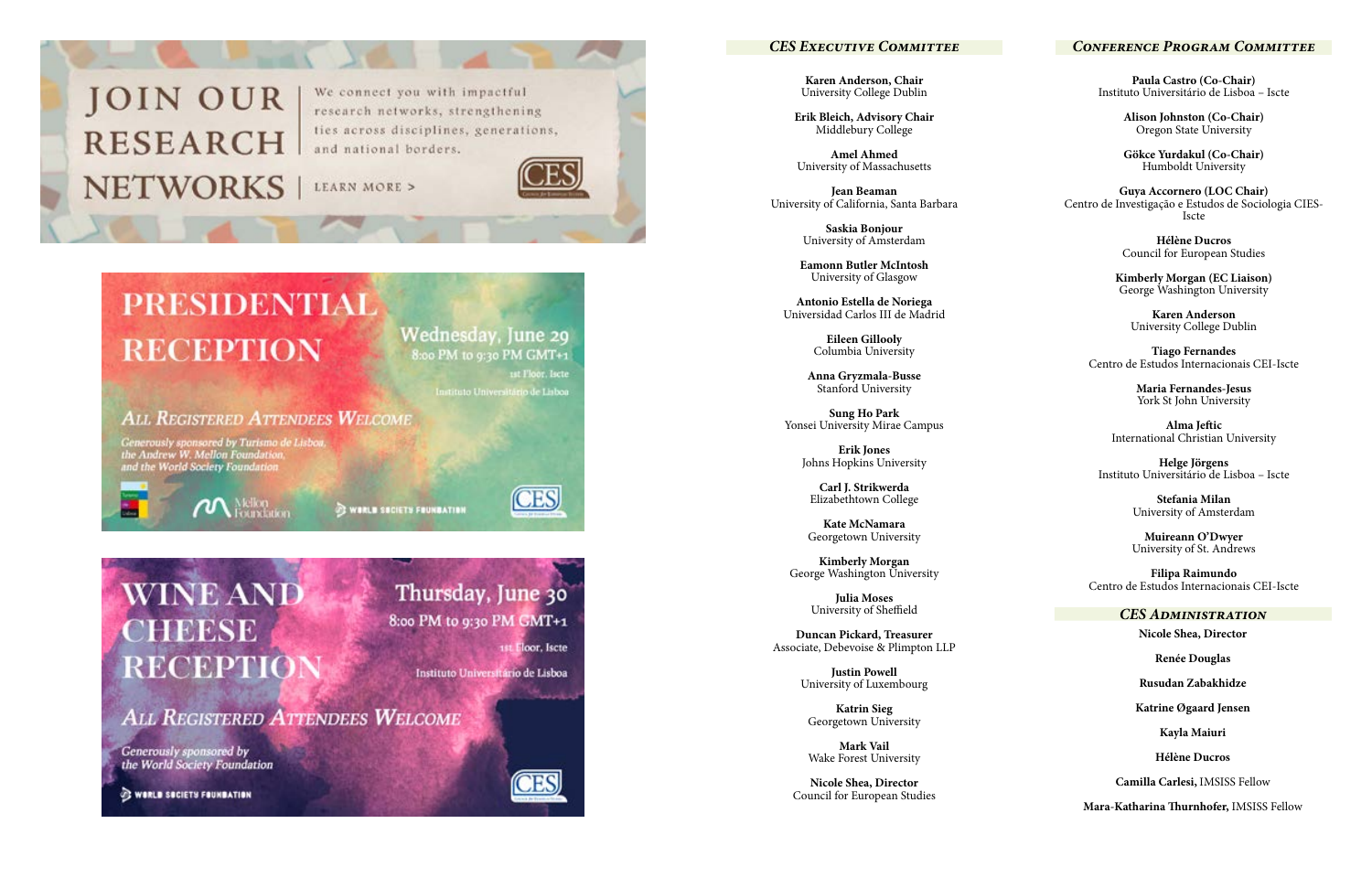#### *Local Organizing Committee*

#### *Conference Proposal Reviewers*

**Guya Accornero (Chair)** Centro de Investigação e Estudos de Sociologia CIES-Iscte

**Christine Auer** Associação Mulheres sem Fronteiras

> **João Caraça** Fundação Gulbenkian

**Tiago Carvalho** Centro de Investigação e Estudos de Sociologia CIES-Iscte

**João Carvalho** Centro de Investigação e Estudos de Sociologia CIES-Iscte

**Marta Entradas** Centro de Investigação e Estudos de Sociologia CIES-Iscte

**João Ferrão** Instituto de Ciências Sociais da Universidade de Lisboa ICS-ULisboa

**João Ferrão** Instituto de Ciências Sociais da Universidade de Lisboa ICS-ULisboa

**André Freire** Centro de Investigação e Estudos de Sociologia CIES-Iscte

**Susana Fonseca** Zero – Associação Sistema Terrestre Sustentável

**Anna Rita Gori** Instituto de Ciências Sociais da Universidade de Lisboa

**Paulo Marques** Centro de Estudos sobre a Mudança Socioeconómica e o Território Dinâmia'CET-Iscte

**Luís Mendes** Instituto de Geografia e Ordenamento do Território da Universidade de Lisboa

**Kimberly Morgan (EC Liaison)** George Washington University

**Catarina Roseta Palma** Business Research Unit BRU-Iscte, Iscte Businees School IBS

**Antonio Costa Pinto** Instituto de Ciências Sociais da Universidade de Lisboa ICS-ULisboa

**Luís Nuno Rodrigues** Director of Centro de Estudos Internacionais CEI-Iscte

**Edalina Rodrigues Sanches**  Centro de Estudos Internacionais CEI-Iscte

> Keynotes Research Network & Side Events (V Research Network & Side Events (In-

**Luísa Schmidt** Instituto de Ciências Sociais da Universidade de Lisboa ICS-ULisboa

**Frederic Vidal** Universidade Autónoma de Lisboa and Centro em Rede de Investigação em Antropologia – Iscte

CONFERENCE FAOS

Elena Gil González Pedro Gois Shelley Grant Randall Halle Dermot Hodson Mónica Ibanez-Angulo Tomasz Inglot Ana Ivasiuc Alma Jeftić Alison Johnston Serdar Kaya Matthew Kendall Daniel Kindermann Willem Maas Santosh Kumar Mishra Harris Mylonas Sigrun Ólafsdóttir Dennie Oude Nijhuis Özgür Özvatan Maria-Carmen Pantea Thomas Paster Anita Pelle

Cristina Pop Gazmend Qorraj Ekaterina Rashkova Howard Rechavia Taylor Angela Runciman Kristina Sargent Estela Schindel Katrin Sieg Koen Slootmaeckers Alexander Somek Alberto Spektorowski Alberto Spektorowski Boyka Stefanova Jelica Stefanovic-Stambuk Kimberly Twist Karen Umansky Mark Vail Natascha van der Zwan Claske Vos Daphne Winland Zeynep Yanasmayan Carsten Yndigegn Rusudan Zabakhidze

David Abraham Guya Accornero Andrea Aldrich Marcos Ancelovici Gregory Baldi Alessio Bartolacelli Jean Beaman Jason Beckfield Brianna Beehler Joel Busher Elizabeth Carter David Cleeton Sarah Cooper Louie Dean Valencia-García Helene Ducros Jan Willem Duyvendak Vincenzo Emanuele Antonio Estella de Noriega Elaine Fahey Crystal Fleming Jennifer Fredette Julian Garritzmann Stella Ghervas

#### **Table of Contents**

2023 Call for Proposals

Chair's Welcome

Special Events

Map of ISCTE-IUL Sponsors and Exhibitors



With the support of the Erasmus+ Programme of the European Union

|           | 03 |
|-----------|----|
|           | 04 |
|           | 05 |
|           | 06 |
|           | 06 |
| irtual)   | 09 |
| n-Person) | 12 |
|           | 17 |
|           |    |
|           | 20 |

21



CES is grateful to its partners the European Commission and COST for making research, innovation, and networking possible.

The European Commission's support for the production of this publication does not constitute an endorsement of the contents, which reflect the views only of the authors, and the Commission cannot be held responsible for any use which may be made of the information contained therein.

Grants, Fellowships & Awards

#### **RESOURCES**

**Iscte – Instituto Universitário de Lisboa** Building II, Av. das Forças Armadas, 1649-026, Lisboa, Portugal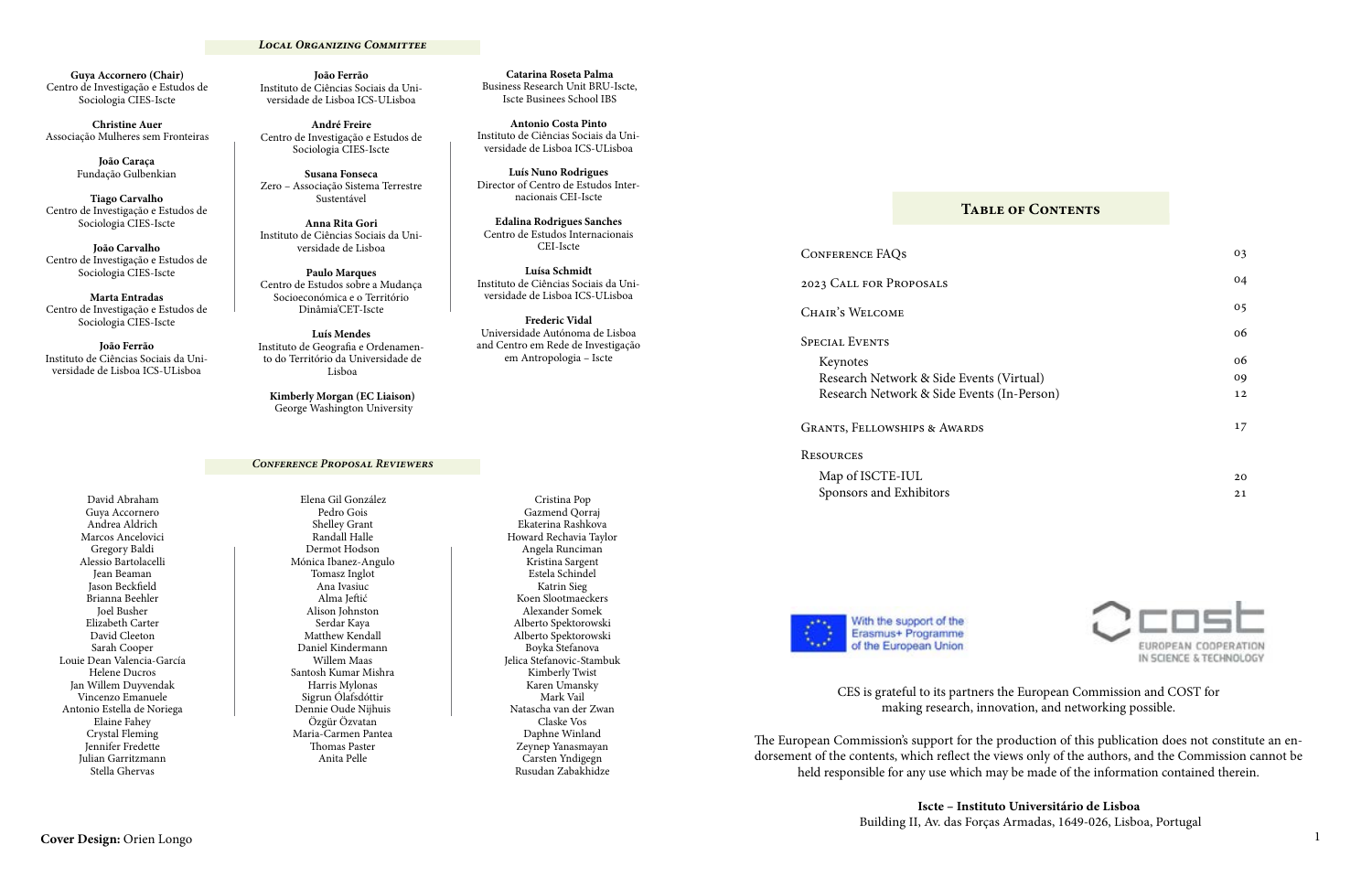### **Where to Go, Whom to Ask**

#### **Just arrived? Visit the Registration Desk**

As soon as you arrive at the conference, please check in at the **Registration Desk located in Building 2, Floor 1**. Our Registration Desk staff will give you a welcome package containing a bag, badge, badge holder, and pen. Please note that you must wear a nametag received at the registration desk at all times. Hate standing in line? Well, if you are in Lisbon on the afternoon of June 28th, you can skip the crowds by checking-in at our Early Registration Desk, also located in Building 2, floor 1. The **Early Registration** Desk will be open on T**uesday, June 28th** from **3:00pm to 5:00pm on the 2nd Floor Atrium**. So, skip the crowds and come on by.

#### **Payments & Certificates of Attendance**

**Technology** If a participant tests positive, they must inform **infocovid@ces-europe.org** and follow the Lisbon Government's regulations: https://www.visitportugal.com/en/content/covid-19-measures-implemented-portugal

A CES staff member will be on call throughout the conference to facilitate on-site registrations for non-presenting attendees, and answer administrative and financial questions. Visit us at **CES Administrative Services**, next to the Registration Desk. To request an e-Certificate of Attendance, simply email **certificate@ces-europe.org**  with your full name, university affiliation, session number, and panel or paper title. We will begin processing certificates when the conference has ended.

#### **What to do if You Test Positive for COVID-19**

#### **Powerpoint and Projectors**

Every session room is equipped with a computer, projector, and projection screen. Session organizers are strongly encouraged to collect all presentations on a USB flash drive before the conference and then to arrive early to pre-load these files. This will help prevent technological delays during the session.

Attendees wishing to test their presentations on projecting equipment prior to the start of their sessions are encouraged to arrive early at their session room or to in-quire about alternative testing sites by visiting the Regis-tration Desk. Remember! You must bring your presentation on a flash drive.

#### **WiFi Access**

The WiFi Name is **ISCTE-IUL-Guest** and the password for the week 27th June to 3rd July is **cons8tantEMEnte**

https://guidebook.com/getit/

- Visit the above URL on your device
- Tap the "download" button to get the free Guidebook app
- Open Guidebook and look for the guide:

28th International Conference of Europeanists



#### **Social Media**

Follow along on social media throughout the conference using the official conference hashtag:



## guidebook



## The 28th International Conference of Europeanists has gone mobile!

Get the app on your mobile device now, for free.

### #CESConf



@CESEurope @europenowjournal



@ces\_europe @europenowjrnl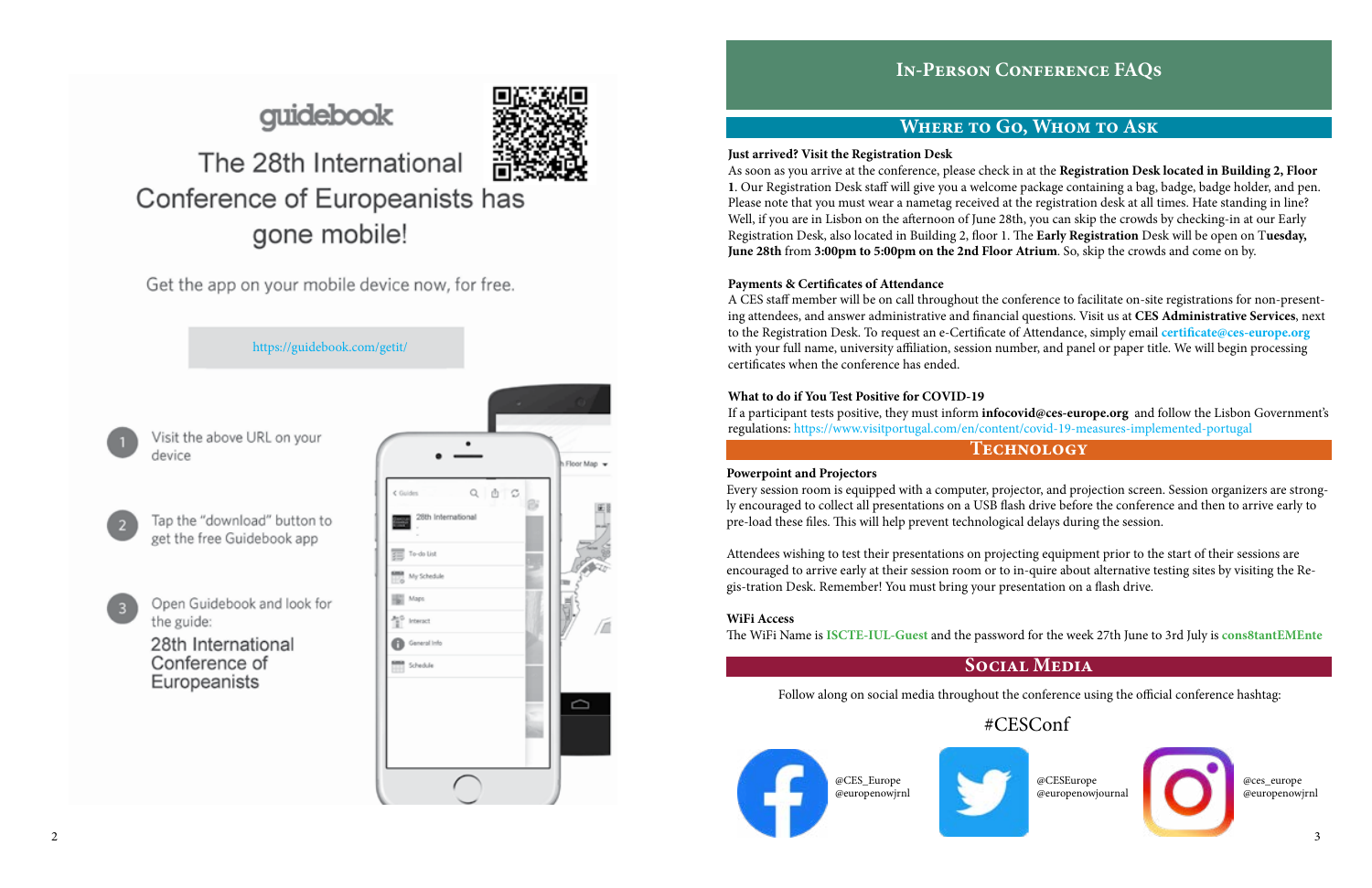#### Dear CES Community,

I am thrilled to welcome you to CES' first in-person conference in three years. This year's Program Committee and the Lisbon Local Organizing Committee have put together an exciting line-up of panels, roundtables, keynotes, and social events. Sitting at the southwest corner of Europe, Lisbon is the ideal location for our return to in-person meetings. Its history embodies some of the core themes that engage us as Europeanists: the legacy of colonialism, democratization and state-building processes, migration, European integration, a rich cultural tradition, and profound socio-economic change.

Our meeting in Lisbon is CES' first conference focused on environmental themes. Our keynote speakers, Daniela Gabor and Mike Hulme, will address different aspects of the relationship between environmental sustainability and democracy, and more than fifty papers will address environmental issues. CES staff and the Lisbon organizers have also worked hard to "green" the way we run our conference by reducing plastic and paper waste, and using more sustainable catering options.

The global pandemic has been hard on all of us, but it also allowed us to think innovatively about the new ways we will run our conference. For the first time, this year's conference includes an online and an in-person component. This reflects our long-standing commitment to expanding access to scholars who are not able to attend the in-person conference, and it contributes to our goal of sustainability. These goals will continue to underpin our activities moving forward.

Our annual conference is the backbone of our activities to promote scholarly exchange about European politics, society, history, and culture. CES' seventeen Research Networks (RNs) are central to the success of the conference. By organizing panels, roundtables, PhD workshops, mini-conferences, and other activities, the RNs provide opportunities for collaboration and career development. Please join me in thanking the RN Chairs for their outstanding efforts in helping to organize this year's conference. If you are not an RN member, we encourage you to explore the range of RNs we offer.

I would also like to thank several institutions and organizations for their generous financial support: ISCTE-IUL, the World Society Foundation, the Andrew W. Mellon Foundation, and Tourism Lisboa. CES staff and CES Executive Committee members have also worked tirelessly behind the scenes in planning this conference.

I hope you will enjoy the scholarly and social events on the conference program, especially the kinds of in-person interactions we have missed so much over the past three years.

Sincerely, Karen Anderson

*Chair, Council for European Studies (CES) University College Dublin*

### **Chair's Welcome**  *Virtual*

Dear CES Community,

I am thrilled to welcome you to the online component of CES's 2022 Annual Conference. This year's Program Committee has worked very hard with CES staff to assemble an exciting line-up of online panels and roundtables.

The global pandemic has been hard on all of us, but it also allowed us to think innovatively about how we organize our conference. As online participants, you will have virtual access to the keynote addresses held on-site in Lisbon on June 29th and 30th. Daniela Gabor (June 29th) and Mike Hulme (June 30th) will address different aspects of the relationship between environmental sustainability and democracy. You will also have access to the Plenary Panel, "After Globalization," sponsored by the World Society Foundation.

This type of hybrid participation reflects our long-standing commitment to expanding access to scholars who are not able to attend the in-person conference, and it contributes to our goal of sustainability. These goals will continue to underpin our activities moving forward.

Our annual conference is the backbone of our activities to promote scholarly exchange about European politics, society, history, and culture. CES' seventeen Research Networks (RNs) are central to the success of the conference. By organizing panels, roundtables, PhD workshops, mini-symposia, and other activities, the RNs provide opportunities for collaboration and career development. Please join me in thanking the RN Chairs for their outstanding efforts in helping to organize this year's conference. If you are not an RN member, we encourage you to explore the range of RNs we offer.

I would also like to thank several institutions and organizations for their generous financial support: ISCTE-IUL, the World Society Foundation, the Andrew W. Mellon Foundation, and Turismo de Lisboa. CES staff and CES Executive Committee members have also worked tirelessly behind the scenes in planning this conference.

I hope you will enjoy the scholarly events on the conference program, including the livestreamed keynotes and plenary panel.

Sincerely, Karen Anderson

*Chair, Council for European Studies (CES) University College Dublin*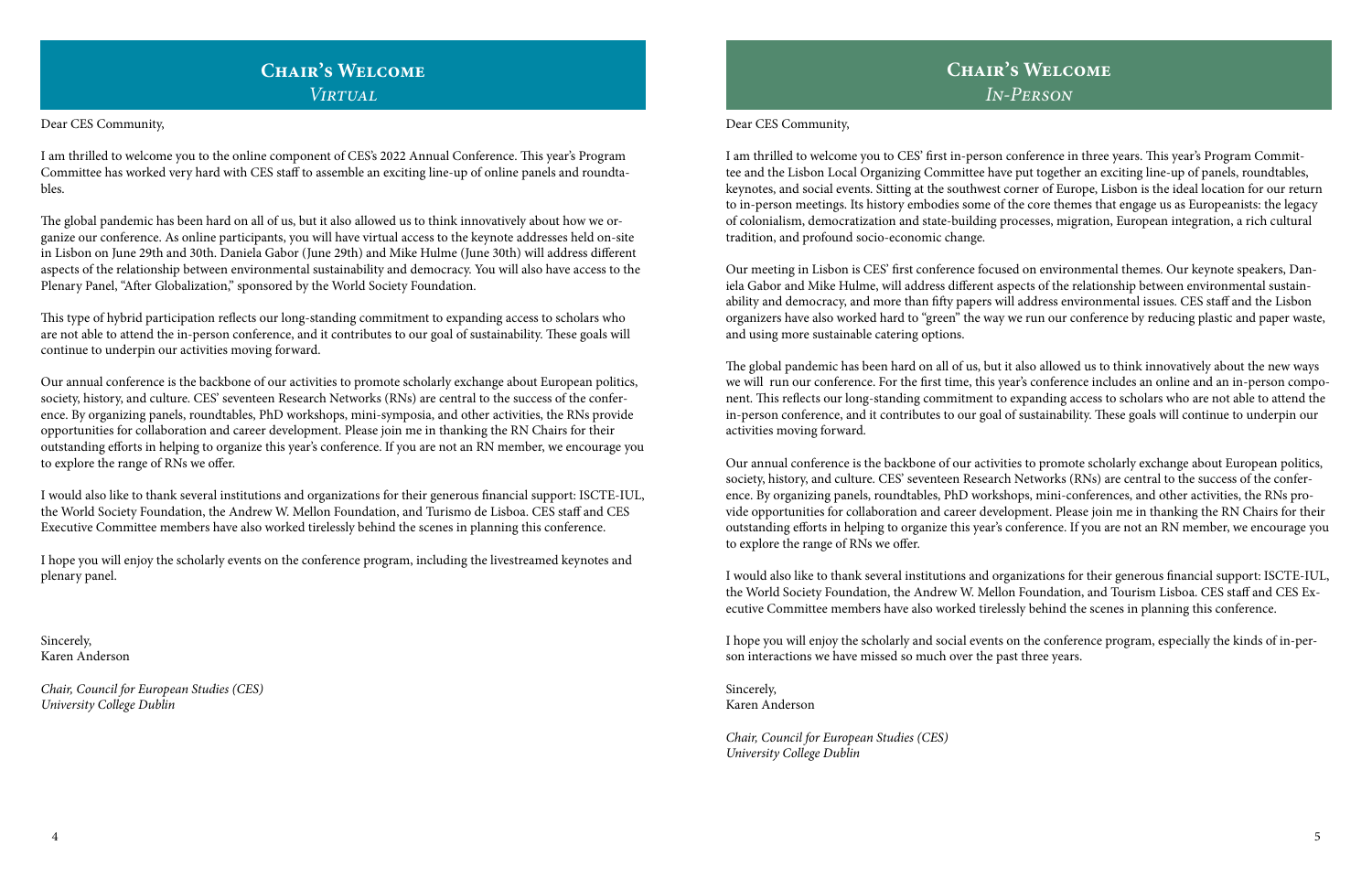#### **Wednesday, June 29 | 6:00-7:45 PM GMT+1 | ISCTE**

Soft climate denialism is bad for democracy. It comes in many forms. It is sometimes masked as legitimate concern with epistemic uncertainty, or justified by the allegedly regressive distributional effects of greenflation. It often points to the threat of power-grabs by elected politicians or technocratic central banks. The soothing implication is gradualism: we do not need, and perhaps should fear, radical institutional and political change. Such is, rather paradoxically, the message of green ordoliberalism. This new regime, increasingly influential in Europe, insists that governing the climate crisis is not a macroeconomic question, that climate and capitalism can be reconciled at, or close to, Schwarzenull as long as a small green state bribes (financial) capital into solving the climate crisis by derisking green investments.

The derisking paradigm perpetuates the macrofinancial status-quo where institutional capital is abundant, backstopped by inflation-targeting central banks, and hungry for new asset classes derisked by a fiscally conservative state. But it is bad for democracy in three ways.

Green gradualism surrenders the pace and nature of structural transformation to oligopolistic (institutional) capital, accommodating its systemic (ESG-based) greenwashing. By reducing the question of state capacity to "How can I get BlackRock/Allianz to finance my decarbonization revolution?" it reinforces a neocolonial extractivism that treats the Global South as generators of financial yield and consumers green technologies. Finally, it legitimizes the privatization of public goods, rendering new areas of social life ripe for financialization. The truly democratic alternative, however paradoxical, is a Big Green State that intervenes and directly organizes the low-carbon transition.



**Daniela Gabor (Keynote Speaker)** is a Professor of Economics and Macrofinance. She researches central banking, green macrofinancial regimes, and money. She is on the Editorial Board of the Review of International Political Economy, and tweets @Daniela

Gabor



## *Green Gradualism and its Discontents* **Daniela Gabor with Discussant Manuela Moschella**

For all questions regarding the submission process, please feel free to reach out to the CES team at events@ ces-europe.org.

> **Manuela Moschella (Discussant)** is Associate Professor of International Political Economy at the Scuola Normale Superiore in Florence and Associate Fellow at the Europe Programme at Chatham House. She previously served as the Chair of the International Political Economy Section of the International Studies Association (ISA) and as member of the Steering Committee of the ECPR Standing Group of International Relations. She is a political economists and her research focuses on the relationship between technocracy and politics, institutional development and change in economic policymaking, the politics of money and central banking, and financial regulation.

**Alison Johnston (Chair)** is an Associate Professor and the Ulysses G Dubach Chair in political science at Oregon State University. She also serves as the co-chair of the European Integration and Global Political Economy research network at CES. She is a political economist and her research covers comparative capitalism and European monetary integration, the political economy of housing, and markets' perception of government



### **Call for Proposals**

Twenty-Ninth International Conference of Europeanists University of Iceland | Reykjavik, Iceland June 27-29, 2023

### *Europe's Past, Present, and Future: Utopias and Dystopias*

The Council for European Studies (CES) invites proposal submissions for the 29th International Conference of Europeanists on the theme of Europe's Past, Present, and Future: Utopias and Dystopias. The conference will be held at the University of Iceland on June 21-23, 2023. Iceland sits precariously at the juncture of the North American and Eurasian tectonic plates, perhaps a geological metaphor for ongoing rifts, shifts, slides, crashes, and ruptures in the deep structure of Europe.

Amidst war in Europe and the global COVID-19 crisis, Iceland provides the ideal place for such reflection, given its centrality to trans-Atlantic space, a core concept to the founders of CES. It arguably represents a utopia of the European social model, and yet, at the same time, the dystopian heart of the financial crisis in 2008, and the liminal tension of Cold War politics, now resurgent in the aftermath of Russia's invasion of Ukraine.

We strongly encourage participants to submit in the widest range of disciplines and, in particular, proposals that combine disciplines, nationalities, and generations. Fully organized panel proposals will be given priority in the selection process by the Program Committee. Although it is not mandatory that papers be related to the conference theme, papers that do so are especially welcome.

Proposals may be submitted from September 5-October 14, 2022. Participants will be notified of the Committee's decisions by January 9, 2023.

**Program Committee Co-Chairs:**  Jason Beckfield, Harvard University Adrian Favell, University of Leeds Rósa Magnusdottir, University of Iceland Sigrún Ólafsdóttir, University of Iceland

**Local Organizing Committee Chair** Sigrún Ólafsdóttir, University of Iceland

**CES Chair:** Karen Anderson, University College Dublin



### UNIVERSITY OF ICELAND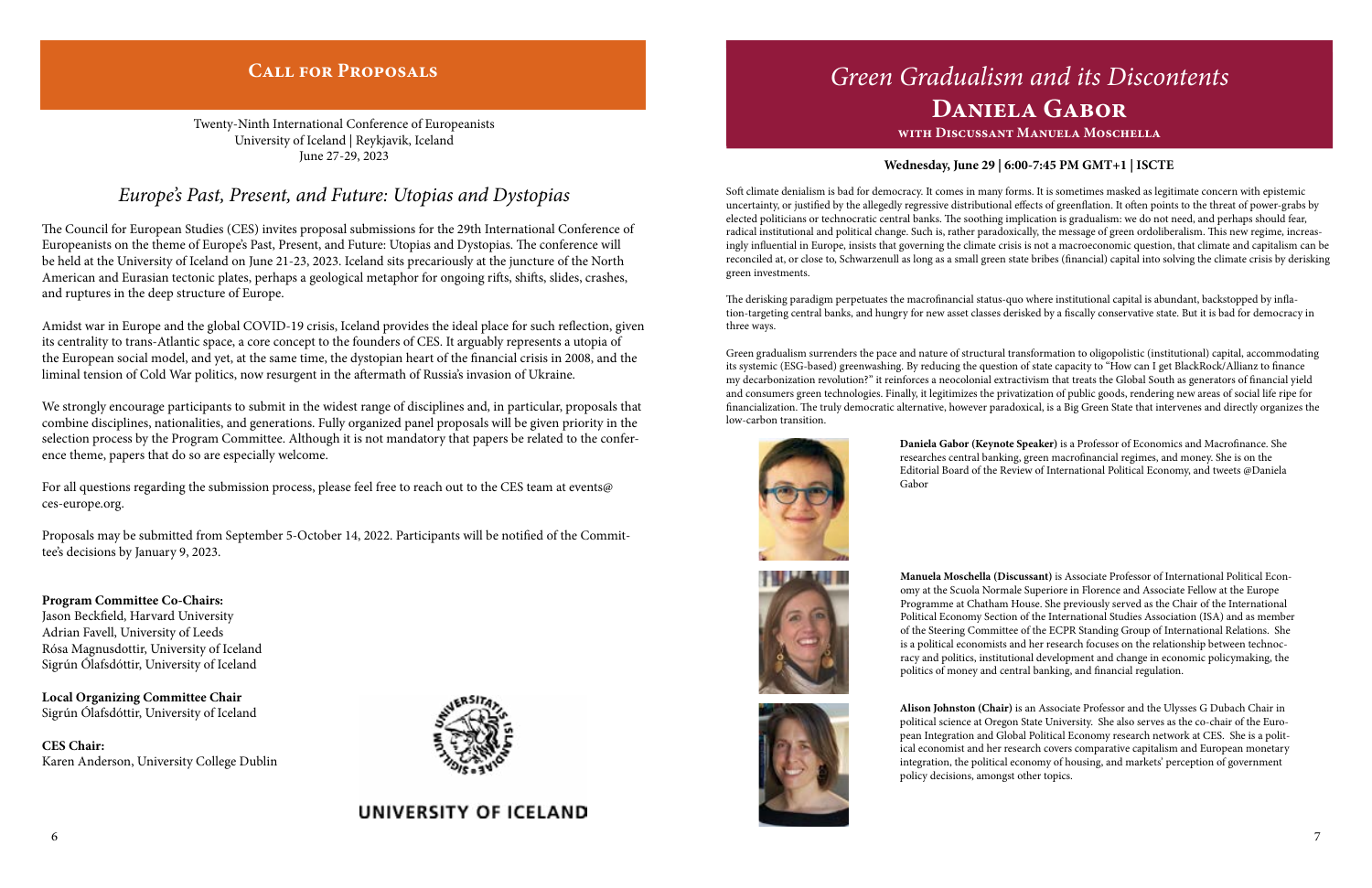After decades of apparently linear and perpetual rise of global integration and interdependence, more and more observers of world society see an increasing number of signals indicating that a trend of deglobalization is underway. Some scholars emphasize normative and cultural aspects of deglobalization, like value conflicts and clashes, while others see a return of economic and political nationalism, populism, and geopolitical rivalry. Are we currently witnessing just another globalization / deglobalization cycle or are we entering a new "after globalization" era?

Deglobalization and democracy in retreat: How does deglobalization impact democracy? Does rising isolationism, nationalism, and populism undermine democracy and democratic movements in the global North and the global South, or does it increase individual autonomy and the political capacity to act?

World cultural de-standardization, (sub)cultural differentiation, and resistance: Do we observe a cultural segmentation and differentiation of world society? What forms and dynamics of cultural resistance are emerging?

The World Society Foundation (WSF), established in 1982 in Zurich, Switzerland, is celebrating its 40th anniversary of its activity as "world observatory" supporting social sciences scholars and scientific research all over the world, but particular those from the Global South, to investigate into the various processes of global integration and disintegration, (re)structuring and (re)configuration.



## *After Globalization: The Future of World Society*  **A WSF-Sponsored Roundtable with Speakers Valentine M. Moghadam, Sylvia Walby,** *and* **Christian Suter**

#### **Thursday, June 30 | 4:00-5:45 PM GMT+1 | ISCTE**

**Valentine M. Moghadam (Speaker)** is Professor of Sociology and International Affairs at Northeastern University, Boston. Research areas include globalization, transnational social movements and feminist networks, and gender and development in the Middle East and North Africa. Among her many publications, Prof. Moghadam is author of Modernizing *Women: Gender and Social Change in the Middle East* (1993, 2003, 2013); *Globalizing Women: Transnational Feminist Networks* (2005), which won the American Political Science Association's Victoria Schuck award for best book on women and politics for 2005; and *Globalization and Social Movements: The Populist Challenge and Democratic Alternatives* (2020). *After the Arab Uprisings: Progress and Stagnation in the Middle East and North Africa,* co-authored with Shamiran Mako, was published in July 2021 by Cambridge





**Sylvia Walby (Speaker)** is Professor of Sociology, and Director of the Violence and Society Centre, at City, University of London, and holds the UNESCO Chair UNESCO Chair on Building Peaceful Societies through Research on Gender Equality. She is Chair of the Sociology Sub-Panel for the REF2021, Fellow of the Academy of Social Sciences, UK, and holds an OBE for services to equal opportunities and diversity. She is the recipient of the Anneliese Maier Research Award from the Humboldt Foundation, 2018-2023, which supports an international programme of research. She is Director of the UKRI Consortium on Violence, Health and Society. She was President of the International Sociological Association's Research Committee 02 on Economy and Society and is the founding Co-Coordinator, of the International Sociological Association's Thematic Group 11 on Violence and Society. She was the founding President of the European Sociological Association.







**Christian Suter (Speaker)** is Professor of Sociology at the University of Neuchâtel, Switzerland and President of the World Society Foundation, Zurich, Switzerland. His research areas include globalization, world society and sovereign debt, economic and social inequalities, as well as social indicators and quality-of-life. He has published and edited 30 books and more than 100 articles in international social sciences journals, encyclopedias, and volumes. His most recent publications include T*he Middle Class in World Society* (Routledge 2020), *Democratic Struggles in Challenging Times: Insights from Mongolia and Around the World* (IRIM/WSF 2021), *Measuring and Understanding Complex* 

## World Society Foundation

**Heidi Gottfried (Speaker)** is Associate Professor of Sociology at Wayne State University. She has co-edited numerous special issues and books on gender, work, and the economy, including *Global Labor Migration: New Directions* (University of Illinois Press, forthcoming) (with Eileen Boris, Julie Greene, and Joo-Cheong Tham); *Handbook on the Sociology of Work and Employment* (with Stephen Edgell and Edward Graner) (Sage, 2015. Her books include *Gender, Work and Economy: Unpacking the Global Economy* (Polity Press, 2013) and *The Reproductive Bargain: Deciphering the Enigma of Japanese Capitalism* (Brill, 2015).



*Phenomena* (Springer 2021), and "Early retirement as a privilege for the rich?" (Advances in Life Course Research 47, 2021). **Marc Herkenrath (Moderator)** is Associate Professor of Sociology at the University of Zurich, Switzerland and a Board member of the World Society Foundation, Zurich, Switzerland. From 2015 to 2021, he was the Director of Alliance Sud, the joint development policy think tank of the leading Swiss development NGOs. Since 2021, he is the Deputy Director of Transparency International Switzerland. His main research and teaching areas include development studies, social movements and transnational social movement coalitions, globalization and world society. His publications include the books "Transnationale Konzerne im Weltsystem" (Transnational Corporations in the World-System; Westdeutscher Verlag, 2003) and "Die Globalisierung der sozialen Bewegungen" (The Globalization of Social Movements; ibid, 2011).

## *Is Climate Change Good for Democracy?* **MIKE HULME with Discussant Helena Freitas**

#### **Thursday, June 30 | 6:00-7:45 PM GMT+1 | ISCTE**

The ambition to govern the climate is a dangerous one. Even more so when guided by a tenacious faith in the "iron hand" of scientific rationalism. When combined with climate deadline-ism ("10 more years to save the world"), epistemic certainty and coercive moralism fuels declarations of climate emergency–as we have seen in recent years. Even if initially benign, emergency politics opens the door to 'strong men' and for anti-liberalism. Rather than declaring "states of emergency" in the name of a climate crisis, the approach to taming the worst effects of climate change should be one of pragmatism, incrementalism and experimentation. This talk develops this argument, explaining what Hulme means by "science-first" and "more-than-science" approaches to responding to the various realities of climate change. There are other resources and avenues available to guide political action beyond eco-authoritarianism guided by scientific rationalism. For example, the ambiguity, complexity and partiality of religious myths, Indigenous knowledge-ways or the creative arts undermine the illusion that science will ever yield all that is necessary to know about the future to adequately guide actions in the present. Democratic political systems are better placed than authoritarian ones to navigate the indeterminacies, uncertainties and conflicting goals set in motion by a changing climate.



**Mike Hulme (Keynote Speaker)** is professor of human geography at the University of Cambridge. His work illuminates the numerous ways in which the idea of climate change is deployed in public, political, religious and scientific discourse, exploring both its historical, cultural and scientific origins and its contemporary meanings. He is the author of nine books on climate change, including, most recently, *Climate Change: Key Ideas in Geography* (Routledge, 2021), *Contemporary Climate Change Debates* (Routledge, 2020) and *Why We Disagree About Climate Change* (CUP, 2009). From 2000 to 2007 Hulme was the Founding Director of the Tyndall Centre for Climate Change Research.



**Helena Freitas (Discussant)** received her PhD in Ecology from the University of Coimbra, in collaboration with the University of Bielefeld, Germany, in 1993, and did postdoctoral studies at Stanford University, USA, between 1994 and 1996. She is Full Professor of Biodiversity and Ecology at the Department of Life Sciences of the University of Coimbra since 2003, and holds the UNESCO Chair in Biodiversity and Conservation for Sustainable Development since 2014. She is currently Coordinator of the Center for Functional Ecology - science for people and the planet (cfe.uc.pt). In July 2019 she was selected to join the Mission Board for Climate Change Adaptation, including Societal Transformation from the European Commission. She is Director of the Serralves Park, Porto.



**Paula Castro (Chair)** is Full Professor of Psychology at ISCTE-IUL & a researcher at CIS-iscte. She holds a PhD in social and environmental psychology (ISCTE, 2000), and a degree in psychology (Univ-Lisboa,1987). Her research looks at the processes of meaning-making and communication involved in the reception of new laws and public policies – mainly environmental ones – developing a social psychology of legal innovation. She was Director of the Psychology Department (2008–2010), Director of the PhD program in Psychology (2010–2013), Director of the Masters in Studies of Environment and Sustainability (2015-19), Member of ISCTE's SC (2010-2014), and CIS-iscte SC (2016-19) and Director of CIS-iscte (2019-2021).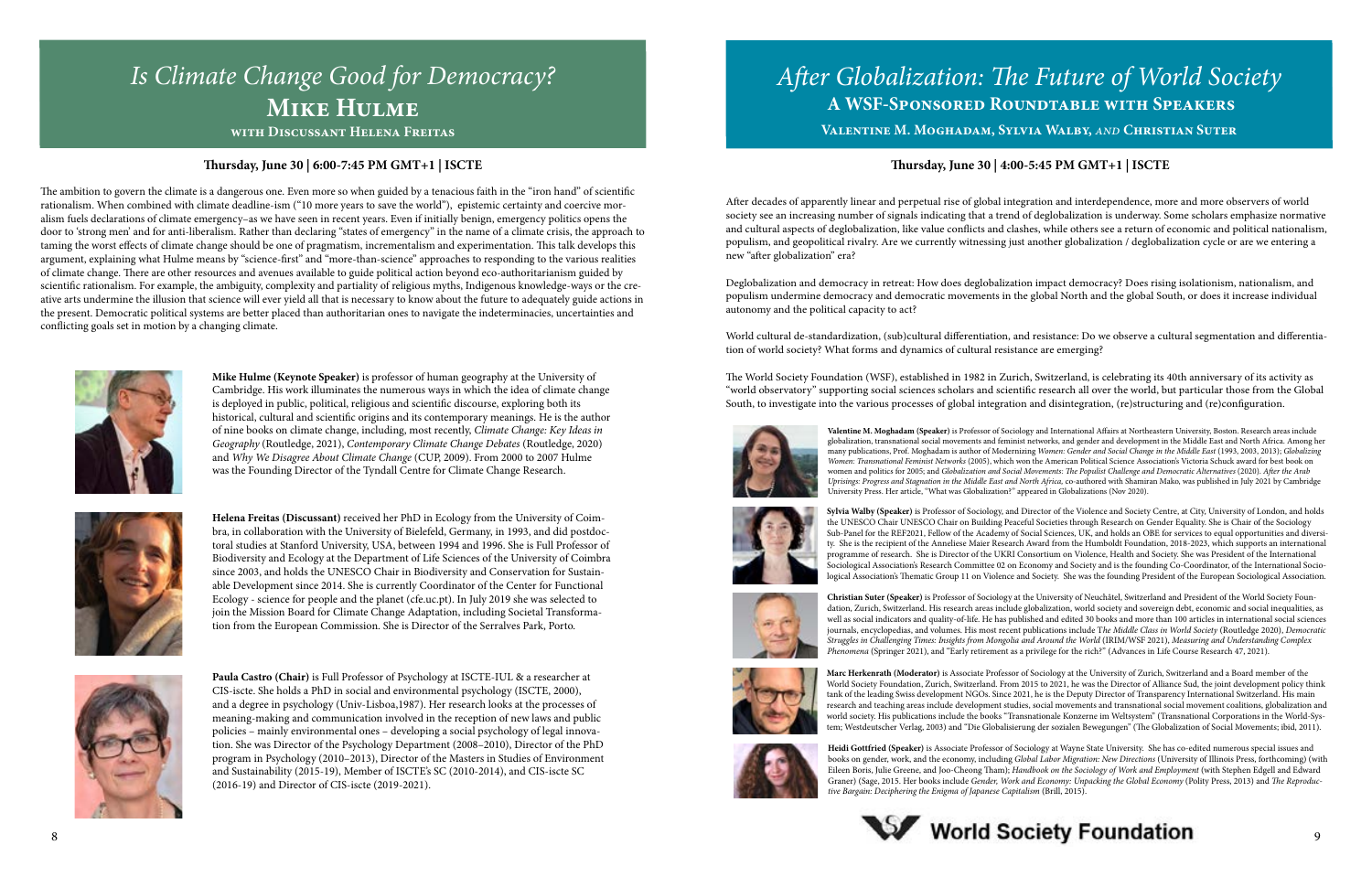### **Research Network & Side-Events** *Virtual*

**After Globalization: The Future of World Society** 4:00 PM to 5:45 PM GMT+1 5:00 PM to 6:45 PM CEST 11:00 AM to 12:45 PM EDT Auditorium B1.04

#### *Plenary/ Hybrid Format*

Moderator: *Marc Herkenrath – World Society Foundation*

Speakers: *Valentine M. Moghadam – Northeastern University Sylvia Walby – City, University of London Christian Suter – World Society Foundation*

#### **Is Climate Change Good for Democracy?**

6:00 PM to 7:45 PM GMT+1 7:00 PM to 8:45 PM CEST 1:00 PM to 2:45 PM EDT Main Auditorium

#### *Keynote / Hybrid Format*

Speaker: *Mike Hulme - University of Cambridge* Discussant: *Helena Freitas - University of Coimbra*  Chair: *Paula Castro - ISCTE-IUL*

#### **Wednesday, June 29**

#### **Green Gradualism and its Discontents**

6:00 PM to 7:45 PM GMT+1 7:00 PM to 8:45 PM CEST 1:00 PM to 2:30 PM EDT Main Auditorium

#### *Keynote / Hybrid Format*

Speaker: *Daniela Gabor - University of the West of England - UWE Bristol* Discussant: *Manuela Moschella, Scuola Normale Superiore; Chair: Alison Johnston - Oregon State University*

### **Research Network & Side-Events**

*Virtual*

#### **MONDAY, JUNE 20**

#### **Tuesday, June 21**

#### **How to Pitch to Publishers**

7:00 PM to 8:30 PM GMT+1 8:00 PM to 9:30 PM CEST 2:00 PM to 3:30 PM EDT

### **Russia's War on Ukraine: Political and Economic Implications for Europe**

3:00 PM to 4:30 PM GMT+1 4:00 PM to 5:30 PM CEST 10:00 AM to 11:30 AM EDT *Book/Roundtable*

#### Chair: *Vivien Schmidt - Boston University Annett Graefe-Geusch, German Center for Integration and Migration Research Richard McNeil-Wilson – European University Institute*

#### **Radicalism and Violence Research Network Business Meeting**

7:00 PM to 8:30 PM GMT+1 8:00 PM to 9:30 PM CEST 2:00 PM to 3:30 PM EDT *Conference Side Event* 

Chair: *Eric Schoon - The Ohio State University Shawn Donnelly - University of Twente Book; Matthias Matthijs - Johns Hopkins SAIS Book Dóra Piroska - Central European University Book; Milada Anna Vachudova - UNC Chapel Hill Book*

#### **Decolonizing European Studies**

4:00 PM to 6:00 PM GMT+1 5:00 PM to 7:00 PM CEST 11:00 AM to 1:00 PM EDT Room B2.02 *Conference Side Event / Hybrid Format*

Chair: *Claske Vos - University of Amsterdam*

 *Markus Hallensleben - University of British Columbia Katrin Sieg - Georgetown University, Director, BMW Center for German and European Studies Pawel Lewicki - European University Viadrina, Institute for European Studies* 

 *Arina Rotaru - BNU-HKBU United International College* 10

#### **Tuesday, June 28**

#### **Thursday, June 30**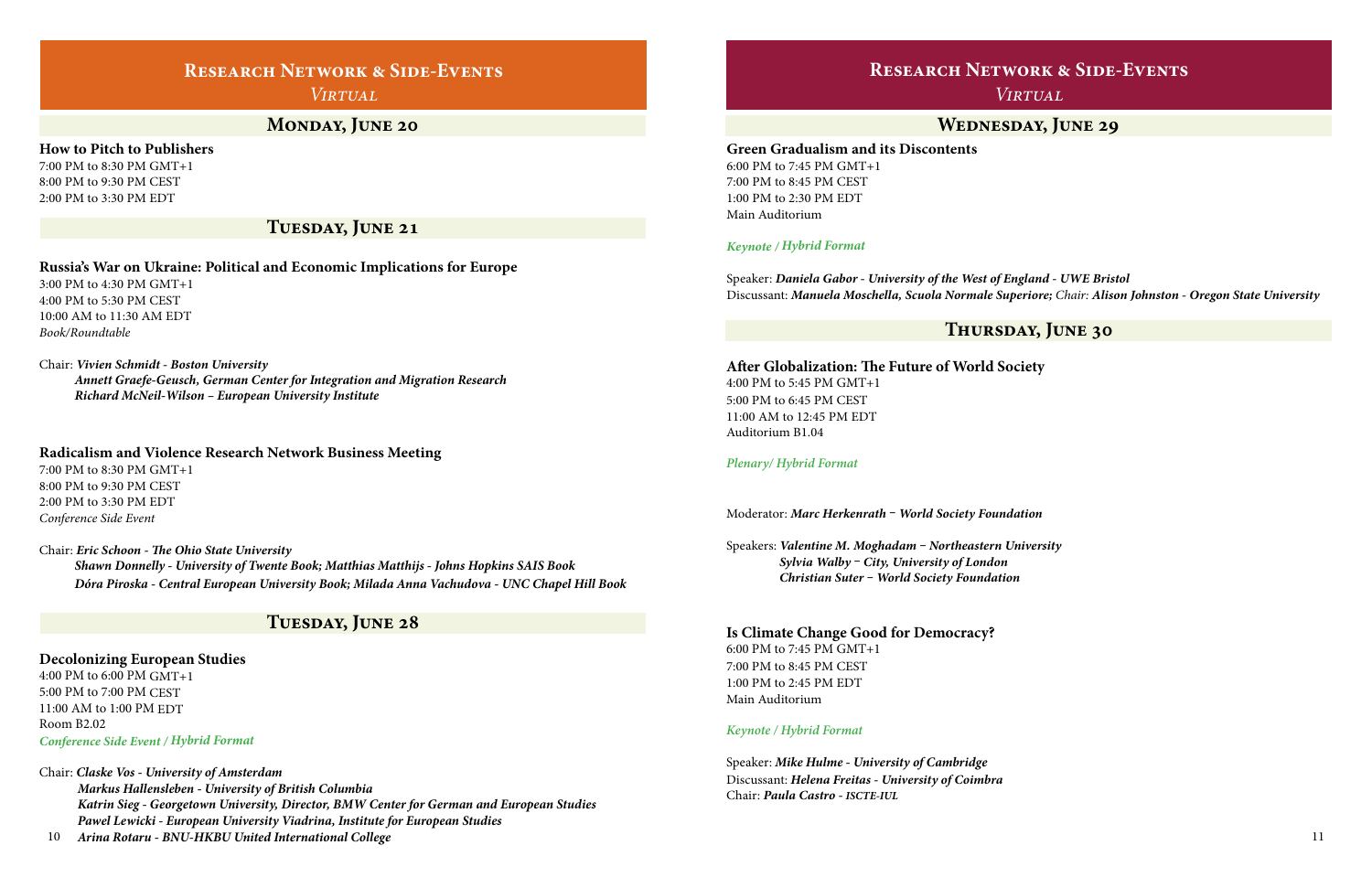#### **Thursday, June 30**

**Green Gradualism and its Discontents**  6:00 PM to 7:45 PM - Main Auditorium *Keynote/ Hybrid Event*

Speaker: *Daniela Gabor - University of the West of England - UWE Bristol* Discussant: *Manuela Moschella, Scuola Normale Superiore;*  Chair: *Alison Johnston - Oregon State University*

**Gender and Sexuality Research Network Business Meeting** 1:00 PM to 2:00 PM - B2.03 *Research Network Event*

Chairs: *Muireann O'Dwyer - University of St Andrews Hanna Muehlenhoff - University of Amsterdam*

**Political Economy and Welfare Research Network Business Meeting & Luncheon** 1:00 PM to 2:00 PM - B1.04 *Research Network Event*

Chairs: *Julian Garritzmann - Goethe University Frankfurt Natascha van der Zwan - Leiden University Tomasz Inglot - Minnesota State University*

**Social Movements Research Network Business Meeting** 1:00 PM to 2:00 PM - Auditorium C1.03

*Research Network Event*

Chair: *Guya Accornero - CIES-IUL Marcos Ancelovici - Université du Québec à Montréal*

#### **European Culture Research Network Business Meeting**

1:00 PM to 2:00 PM - Auditorium C1.04 *Research Network Event*

Chairs: *Claske Vos - University of Amsterdam Randall Halle - University of Pittsburgh Michael Gott - University of Cincinnati*

### **Research Network & Side-Events**

*In-Person*

#### TUESDAY, JUNE 28

**9th Annual Graduate Workshop on Comparative Historical Research on Europe** 

*Historical Study of States and Regimes Research Network Event* 9:00 AM to 6:00 PM - Room B2.01

Chair: *Robert Fishman - Carlos III University*

**CES Exective Committee Meeting** *Conference Side Event* 10:30 AM to 4:30 PM - Room C2.01 Chair: *Karen Anderson - University College Dublin*

#### **Decolonizing European Studies**

*European Culture Research Network Event* 4:00 PM to 6:00 PM - Room B2.02

Chair: *Claske Vos - University of Amsterdam* 

Speakers: *Markus Hallensleben - University of British Columbia Katrin Sieg - Georgetown University, Director, BMW Center for German and European Studies Pawel Lewicki - European University Viadrina, Institute for European Studies Arina Rotaru - BNU-HKBU United International College*

**Feminist and Queer Politics in Portugal** 

*Gender and Sexuality Side Event* 1:00 PM to 2:00 PM - Auditorium B2.03

Chairs: *Hanna Muehlenhoff - University of Amsterdam Muireann O'Dwyer - University of St Andrews*

#### **Navigating the Post-Doctoral Job Market**

*Conference Side Event* 1:00 PM to 2:00 PM - Auditorium B1.04

Chair: *Alison Johnston - Oregon State University Lucio Baccaro - Max Planck Institute for the Study of Societies Erik Jones - European University Institute*

#### **Wednesday, June 29**

12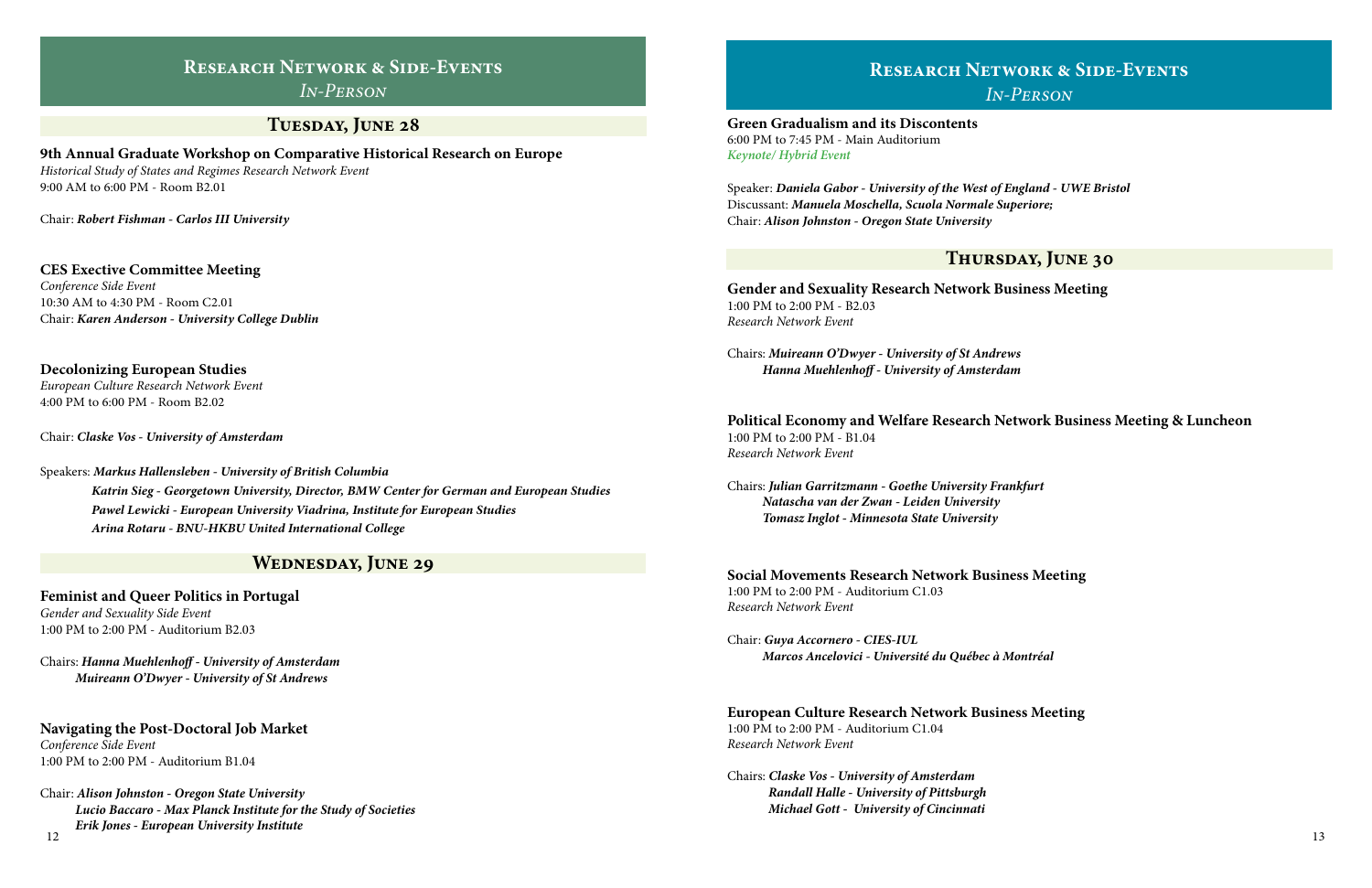### **Research Network & Side-Events**

*In-Person*

**After Globalization: The Future of World Society** 4:00 PM to 5:45 PM - Auditorium B1.04 *Plenary/ Hybrid Event*

Moderator: *Marc Herkenrath – World Society Foundation*

Speakers: *Valentine M. Moghadam – Northeastern University Sylvia Walby – City, University of London Christian Suter – World Society Foundation* Discussant: *Heidi Gottfried - Wayne State University*

**Political Parties, Party Systems, and Elections Business Meeting** *Research Network Event* 5:30 PM to 6:00 PM

Chair: *Daniela Piccio - University of Torino Guillermo Cordero, Universidad Autónoma de Madrid Sorina Soare, University of Florence*

**Is Climate Change Good for Democracy?** 6:00 PM to 7:45 PM - Main Auditorium *Keynote/ Hybrid Event*

Speaker: *Mike Hulme - University of Cambridge* Chair: *Paula Castro - ISCTE*  Discussant: *Helena Freitas - University of Coimbra*

**European Integration and Global Political Economy Network Reception / Business Meeting** 7:30 PM - Casa do Lago (Campo Grande 294, 1700-097 Lisboa)

Chairs: *Alison Johnston, Oregon State University Dermot Hodson, Birkbeck, University of London*

#### FRIDAY, JULY 1

**CES Research Network Chairs' Meeting** *Research Network Event* 8:00 AM to 8:45 AM - Auditorium C1.03

Chair: *Karen Anderson - University College Dublin* 14

**CES Research Network Chairs' Meeting** 8:00 AM to 8:45 AM - Auditorium C1.03

Chair: *Karen Anderson - University College Dublin*

**Law Research Network Face-to-Face Networking Event** 11:00 AM to 12:45 PM - Auditorium C1.03 *Research Network Event*

Chair: *Elena Gil González - IE Business School Antonio Estella de Noriega - University Carlos III Alexander Somek - University of Vienna*

#### **Looking Forward, Looking Back: 10 Years of the Gender and Sexuality Research Network**

11:00 AM to 12:45 PM - C5.08 *Research Network Event*

Chair: *Muireann O'Dwyer - University of St Andrews Hanna Muehlenhoff - University of Amsterdam*

#### **Territorial Politics and Federalism Research Network Face-to-Face Networking Meeting**

12:55 PM to 1:20 PM - B2.01 *Research Network Event*

Chair: *Willem Maas - York University*

**Business in Politics and Society Research Network** *Research Network Event*

1:00 PM to 2:00 PM - D1.05

Chairs: *Dennie Oude Nijhuis - Leiden University Thomas Paster - University of Roskilde Daniel Kindermann - University of Delaware*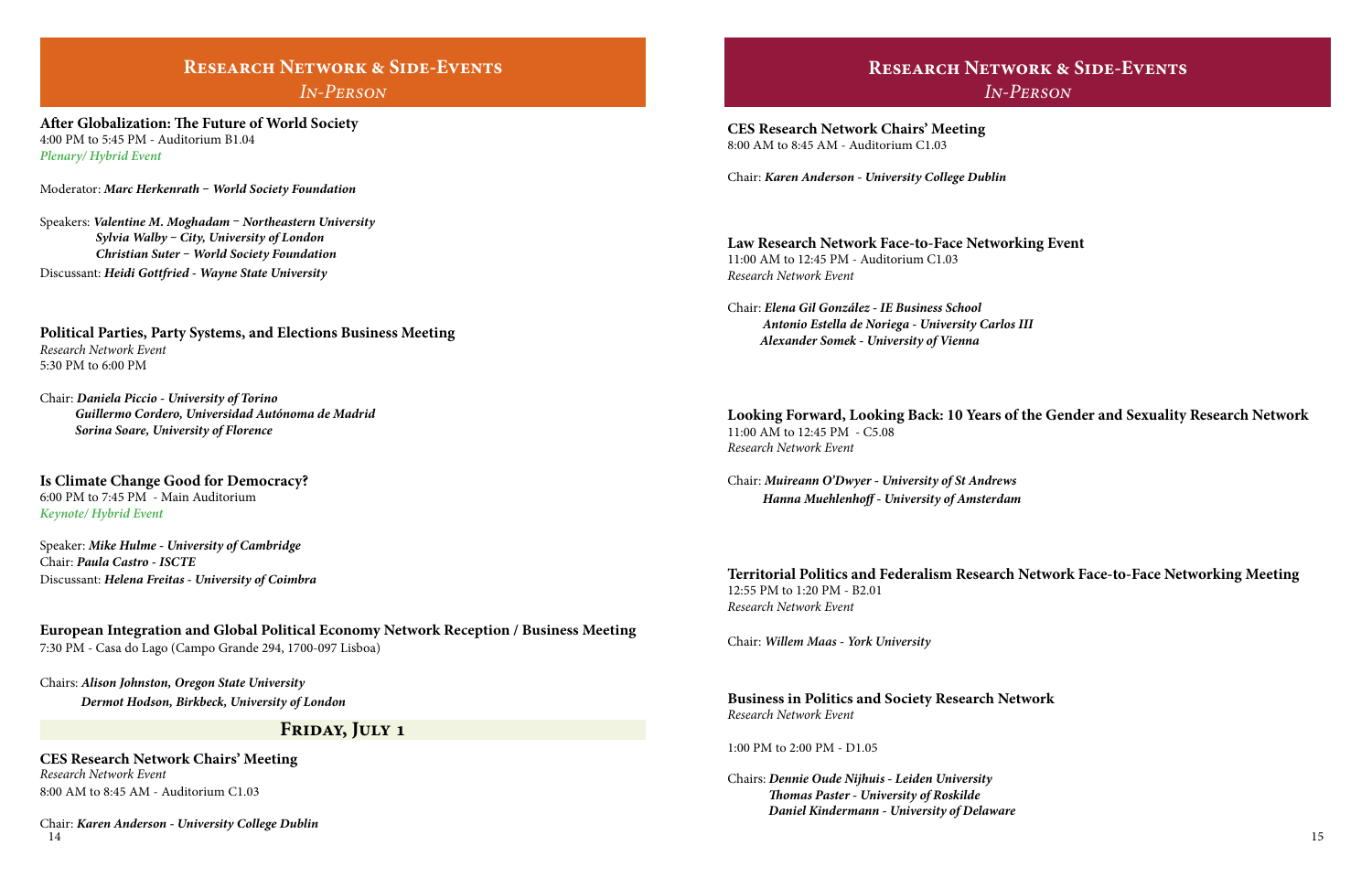#### **Congratulations to the Recipient of the 2022 European Studies Book Award**

#### **Special Thanks to the 2022 Judging Committee**

Chair: **Carolyn Guile**, Colgate University; **Silvia Scarpa**, John Cabot University; **Jae-Jae Spoon**, University of Pittsburgh; **Tommaso Pavone**, University of Arizona; **Nora Berend**, St Catharine's College; **Ari Joskowicz**, Vanderbilt University

### **Martina Cvajner**

*Soviet Signoras: Personal and Collective Transformations in Eastern European Migration*

(University of Chicago Press)

Martina Cvajner's Soviet Signoras is a delicate ethnographic study that reveals almost two decades worth of migrant lives and stories of Central and Eastern European badanti (care-in workers for elder Italians), who, without any previous connection, reached Alpinetown, a small city in northern Italy. The women that Cvajner brilliantly describes are all middle-aged, mostly from Ukraine and Moldova, who, after the dissolution of the Soviet Union, headed to Southern Italy with enormous responsibilities as breadwinners, and little knowledge of where they were heading. They were pioneers. Alpinetown became their destination mostly by chance; however, as Cvajner clearly notes, not only did their migratory path shape and transform their lives but it combined an improvement of their families' social status in their countries of origin with a perception—and a self-perception—of being at the bottom of the work market in their country of destination. As the women would say in Russian, their condition was initially one of rab, "slaves" (Cvajner 173). Reaching a compromise between these two perceptions was not an easy task, and Cvajner richly describes the women's hyperfeminine style and consumption as ways for them to create a social space for themselves and draw "boundaries against both here and there" that would allow them to maintain their "self" (182). The humanity of the women and their everyday struggles vividly emerge from every page of Cvajner's ethnographic study. Moreover, the initial strength and subsequent demise of the group's ties are masterfully explored: the more the women acquired new forms of belonging in the local community, the less they relied on each other's support. The stark difference between those who acquired the much-wanted status of signore because of their romantic relationships with Italians and those who did not is painstakingly portrayed and presented to the reader since the book's prologue. In sum, Cvajner's work is an extraordinarily lucid portrait of the pioneering role of the Soviet Signoras in migratory paths between Eastern and Western Europe, and it constitutes a milestone in ethnographic studies in this field.

> *Silvia Scarpa, Associate Professor, John Cabot University On Behalf of the Judging Committee*

In this panel, editors from academic presses will discuss best practices for pitching books to publishers, including (but not limited to) writing and submitting an academic book proposal, how to find the right academic publisher for your project, trending topics in academic publishing, and tips for preparing elevator pitches in anticipation of CES' five-minute pitch ses-

sions for members: Moderator: **Orfeo Fioretos**, Temple University

**Jim Lance** Senir Editor, Anthropology and Social Sciences, ILR Imprint Editor Cornell University Press

**Madison Allums** Commissioning Editor, US Politics and Political Theory Palgrave Macmillan

> **Andrew Kinney** General Editor Harvard University Press

**Mary Al-Sayed** Editor, Anthropology & History University of Chicago Press

> *Andrew Taylor* Publisher

African Politics, Comparative Politics, Eastern European Politics, European Politics, Introductory Politics, Politics & International Relations, Public Administration & Public Policy, Public Policy, Russian & Soviet Politics Routledge: Politics and International Studies





### **Virtual Pitch Sessions with Editors | July 5-8**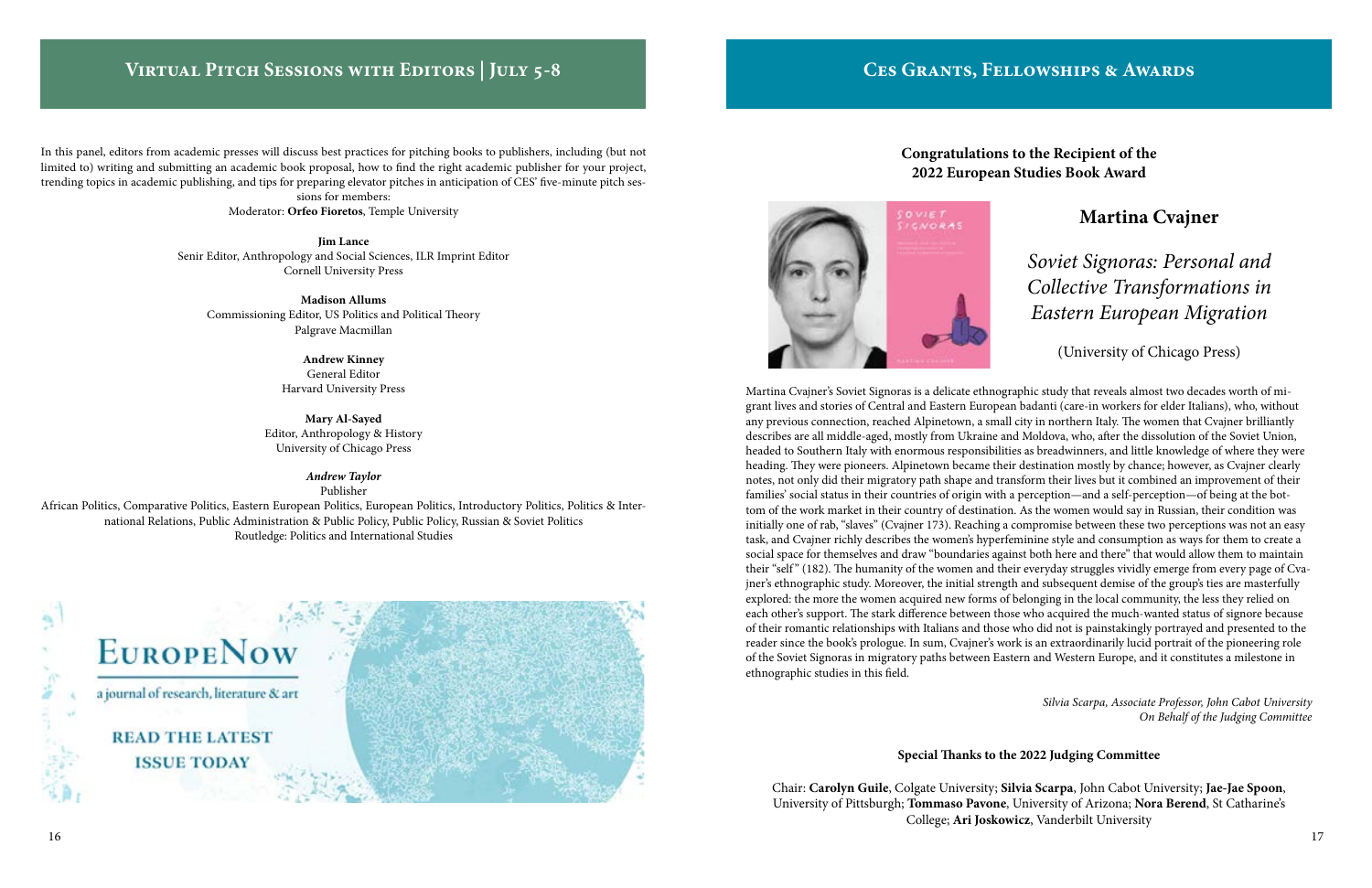#### **CES Grants, Fellowships & Awards**

**Congratulations to the Recipient of the 2022 SAE-CES Pre-Dissertation Research Fellowship**

**Special Thanks to The Society for the Anthropology of Europe (SAE) for selecting the winner.**



**Ariana Gunderson**  (Indiana University, Bloomington)

*for her dissertation* "Selling Food as Text in the German Recipe Industry"

The Society for the Anthropology of Europe (SAE) and the Council for European Studies (CES) invite eligible graduate students with a focus on European Anthropology to apply for the **2022 Anthropology of Europe Pre-Dissertation Fellowship.** The SAE is the section of the American Anthropological Association that promotes the anthropological study of European societies and culture, encouraging connections between scholars working in Europe. Each fellowship includes a \$5,000 stipend to fund two months' research in Europe, and travel support as well as a registration fee waiver for attending and presenting at the International Conference of Europeanists in 2023.



#### **Congratulations to the Recipient of the 2022 Carolina de Miguel Moyer Young Scholar Award**



## **Theresa Kuhn**

(University of Amsterdam)

This award honors Theresa Kuhn's outstanding contributions to scholarship on Europe. Foremost of all, her theoretical and empirical work on the impact of transnational experience on support of European integration and European identification, but also her sophisticated analysis of the role of education in the explanation of attitudes to European integration, of solidarity among Europeans, and of other topics macro- and micro- connected with contemporary Europe. Kuhn's wisdom in choosing research topics at the center of the political debate and her methodological innovativeness have earned her a great reputation and some of the most competitive and prestigious research grants in the European academic field. This award is a recognition of her past achievements and also a bet on a brilliant career ahead.

#### **Special Thanks to the 2022 Judging Committee**

Chair: **Laia Balcells Ventura**, Georgetown University; **Juan Diez Medrano**, Universidad Carlos III de Madrid; **Karen Anderson**, University College Dublin; **Robert Fishman**, Carlos III University; **Orit Kedar**, Hebrew University of Jerusalem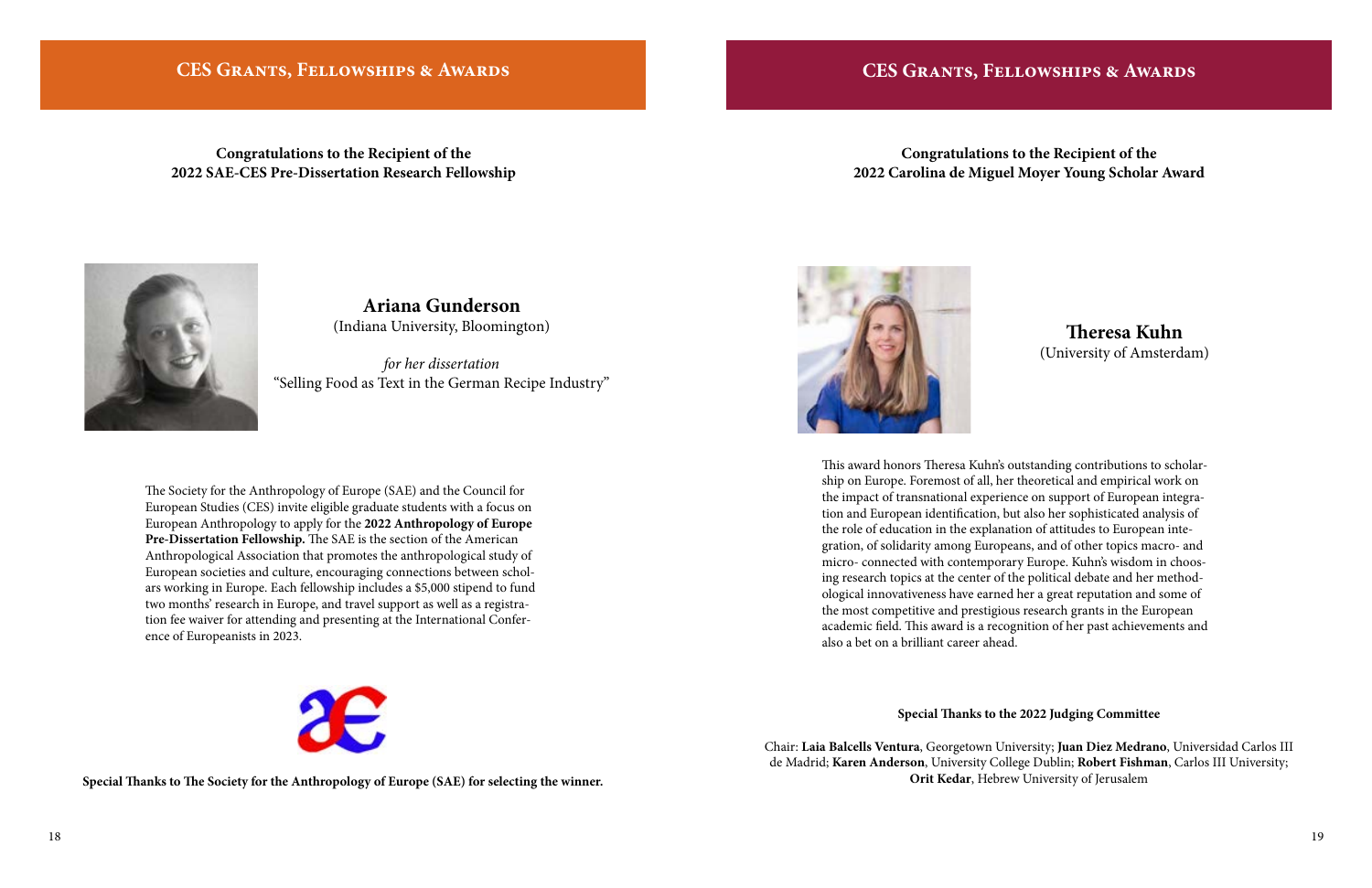### **Sponsors and Exhibitors**

*The Council for European Studies (CES) thanks the following organizations for their generous support:*





**CHICAGO** The University of Chicago Press

palgrave<br>macmillan



**INSTITUTO<br>UNIVERSITÁRIO<br>DE LISBOA** 









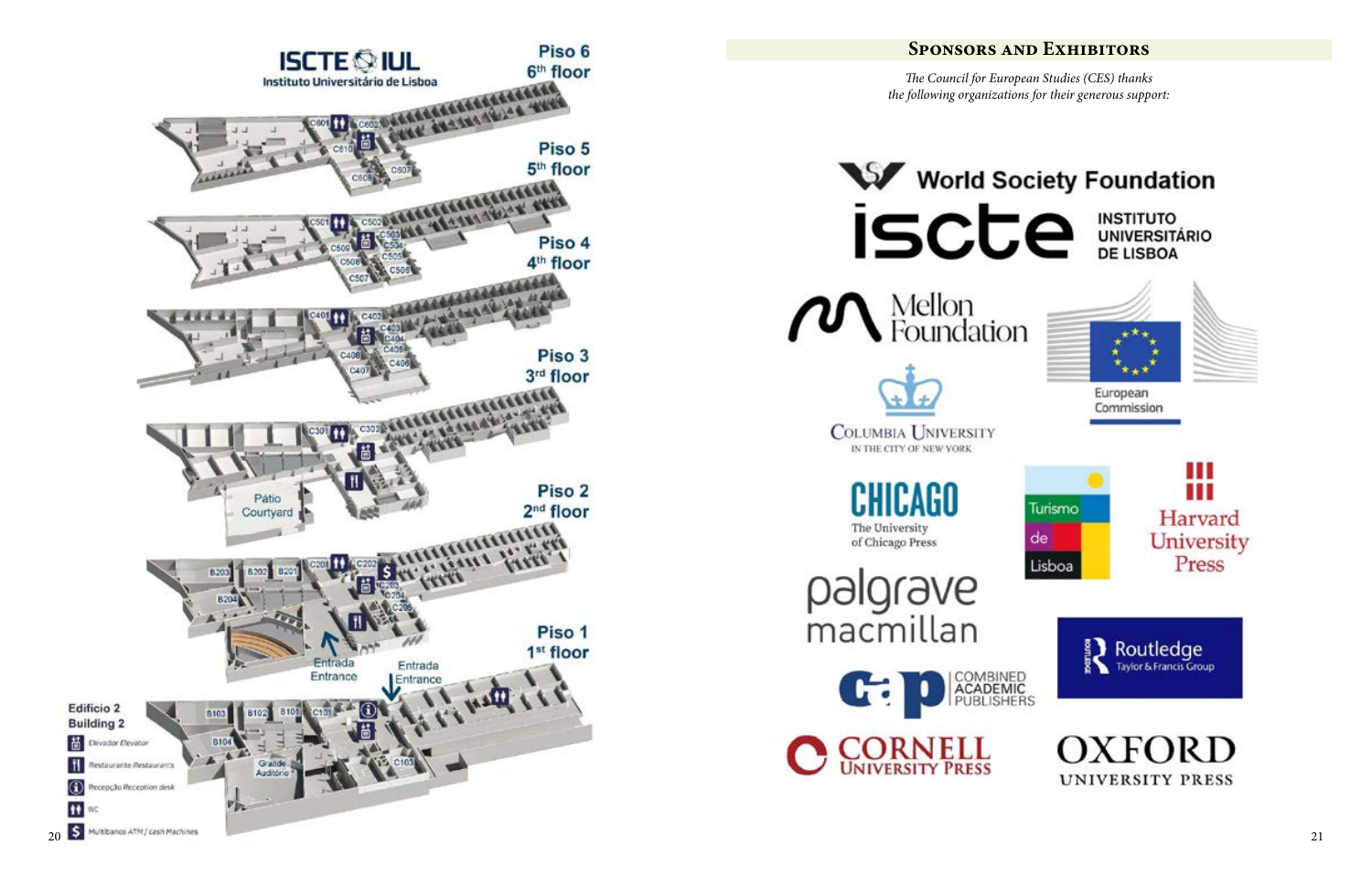**Sponsors and Exhibitors**

### **Sponsors and Exhibitors**

# **Essential reading in EUROPEAN STUDIES** perahahn

#### **NEW from Stanford University Press**

YORK

OXFORD



Shop now: combinedacademic.co.uk/ces-2022/



TH<sub>1</sub> **PERFECTION** OF **NATURE** ANDELLE RECEDENCE<br>ANDER LOCAL THE<br>ENEXATIONNEE **ALCOHOLS STALES MEDITERRANEAN** The Advisory Roles o **Political Scientists In CAPITALISM REVISITED** One Model, **Maryson II**<br>Arca Timates Different Trajectories **LONGHO** Orpot **THE CRITICAL WRITINGS** E FOR EVOLUTION Socialism in the Third World Jerman Friedman

#### *Browse our online book exhibit on the CES website!*